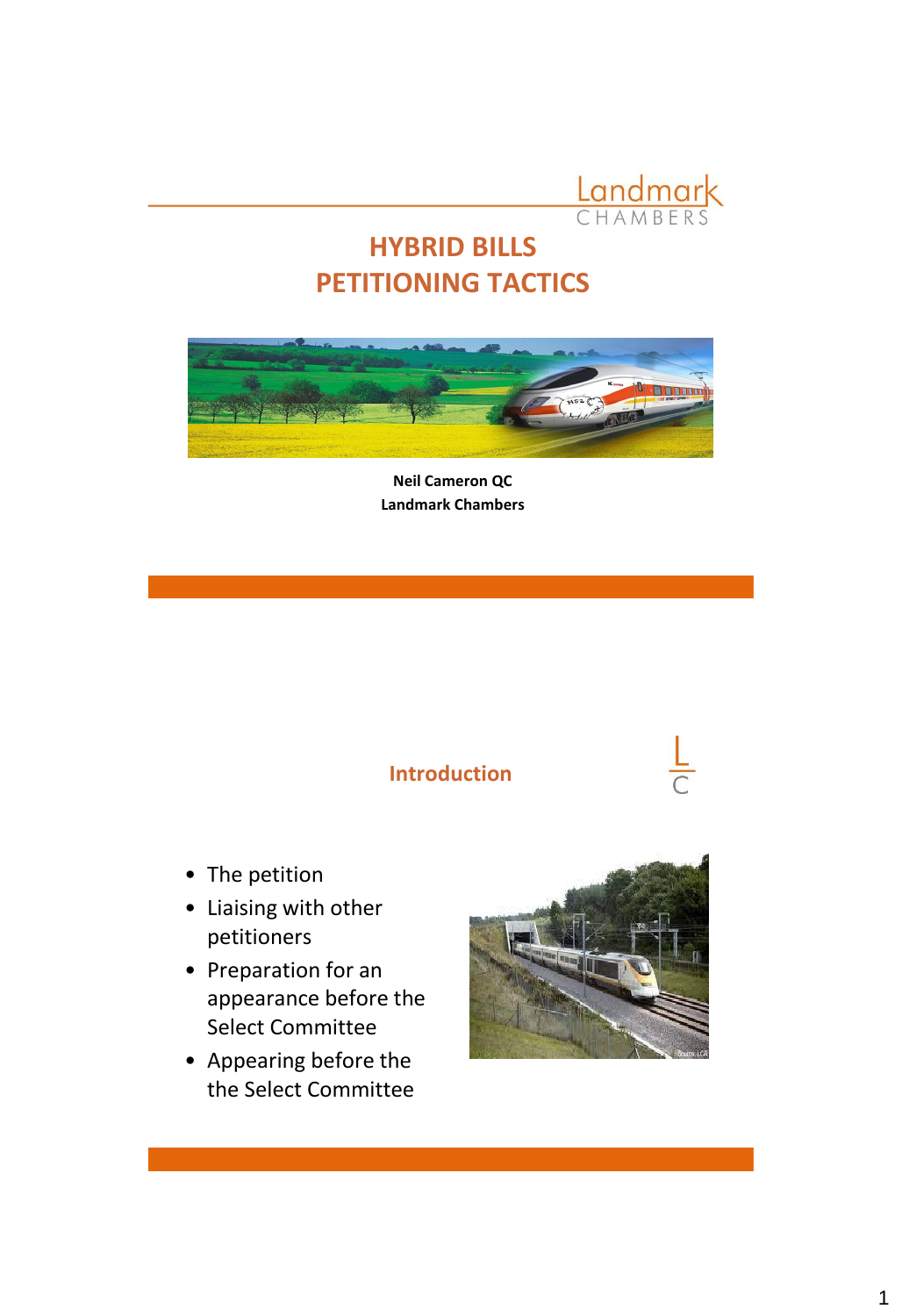#### **The Petition (1)**

• A petition is "… a summary of objections to particular aspects of the Bill. It is a request to the House of Commons for the Petitioner to be allowed to argue their case before the Select Committee" (Select Committee on the Crossrail Bill Fist Special Report paragraph 10)



tions

## **The Petition (2)**

#### **Context**

- The purpose of the petitioning process is to protect those who may suffer particular adverse effects beyond those Suffered by the public at large (HS2 House of Commons SC 2<sup>nd</sup> Special Report paragraph 376)
- The onus is on a petitioner to prove that they are unreasonably affected by the bill
- If the petition does not establish that the petitioner will be specially affected, locus standi is likely to be challenged.
- The House of Commons Select Committee on HS2 recommended "There should be less petitioning, with more  $\mathop{\mathsf{focus}}$  on serious  $\mathop{\mathsf{detriment}}\nolimits''$  (2nd Special Report paragraph 385)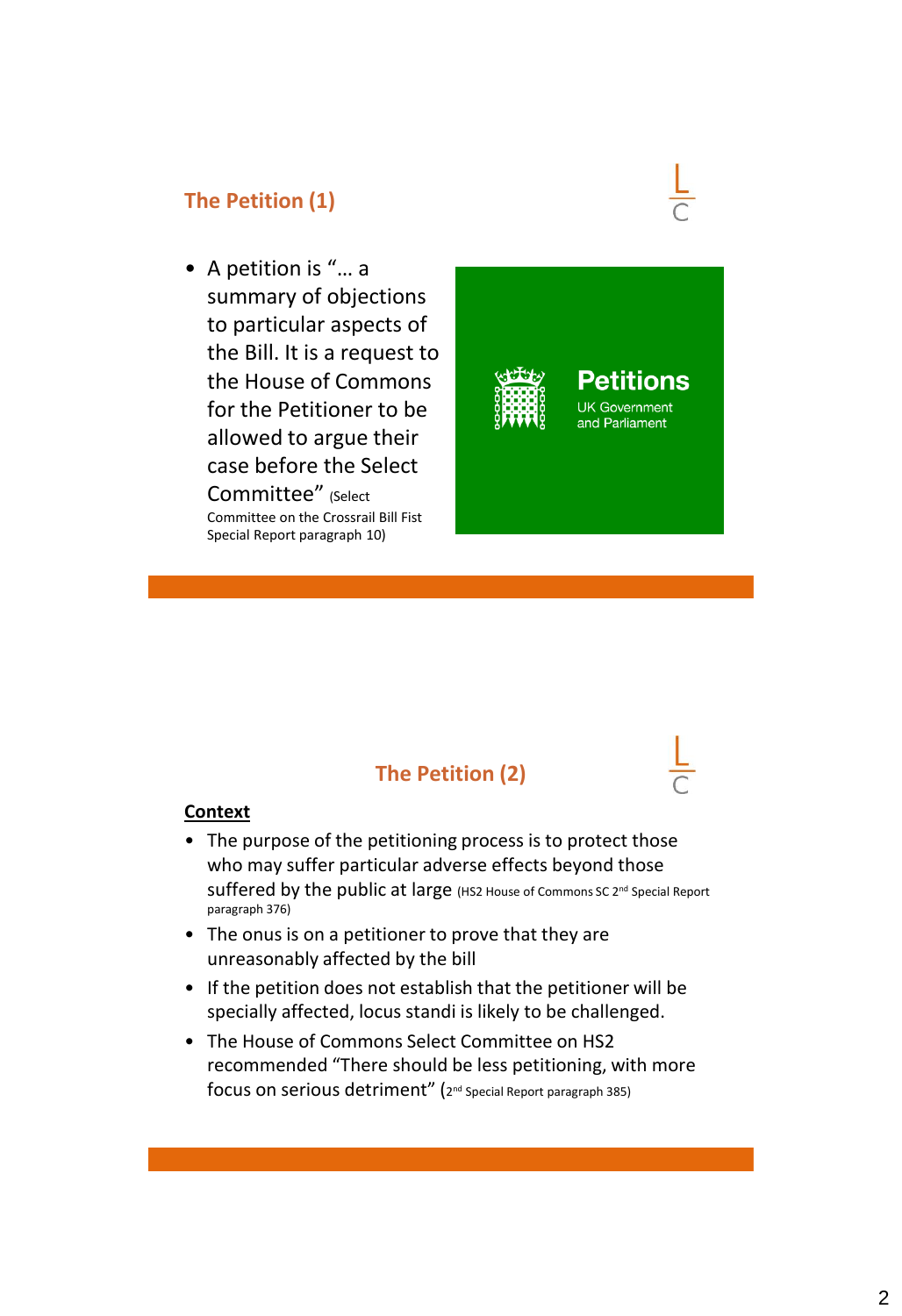#### **The Petition (3)**

#### The Principle of the Bill

- The Bill is approved in principle at second reading, and the principle cannot be challenged
	- The House of Commons may give an instruction to the Select Committee as to what should be considered to be the principle of the bill
	- The Crossrail Bill Select Committee (First Special Report paragraph 28) expressed the view that future hybrid bill committees should be allowed to decide what is the principle of the bill without an instruction

#### **The Petition (4)**

#### The Ambit of the Petition

- What can you ask the committee to do?
	- Amend the Bill
		- Amendments which limit powers
		- Amendments which extend powers (additional provisions)
	- Invite the promoter to give an undertaking/enter into an agreement
- Petitioners can only be heard on matters included in their petition

See House of Lords HS2 Petitioning Kit Guide page 4 – What Should I Put In The Petition?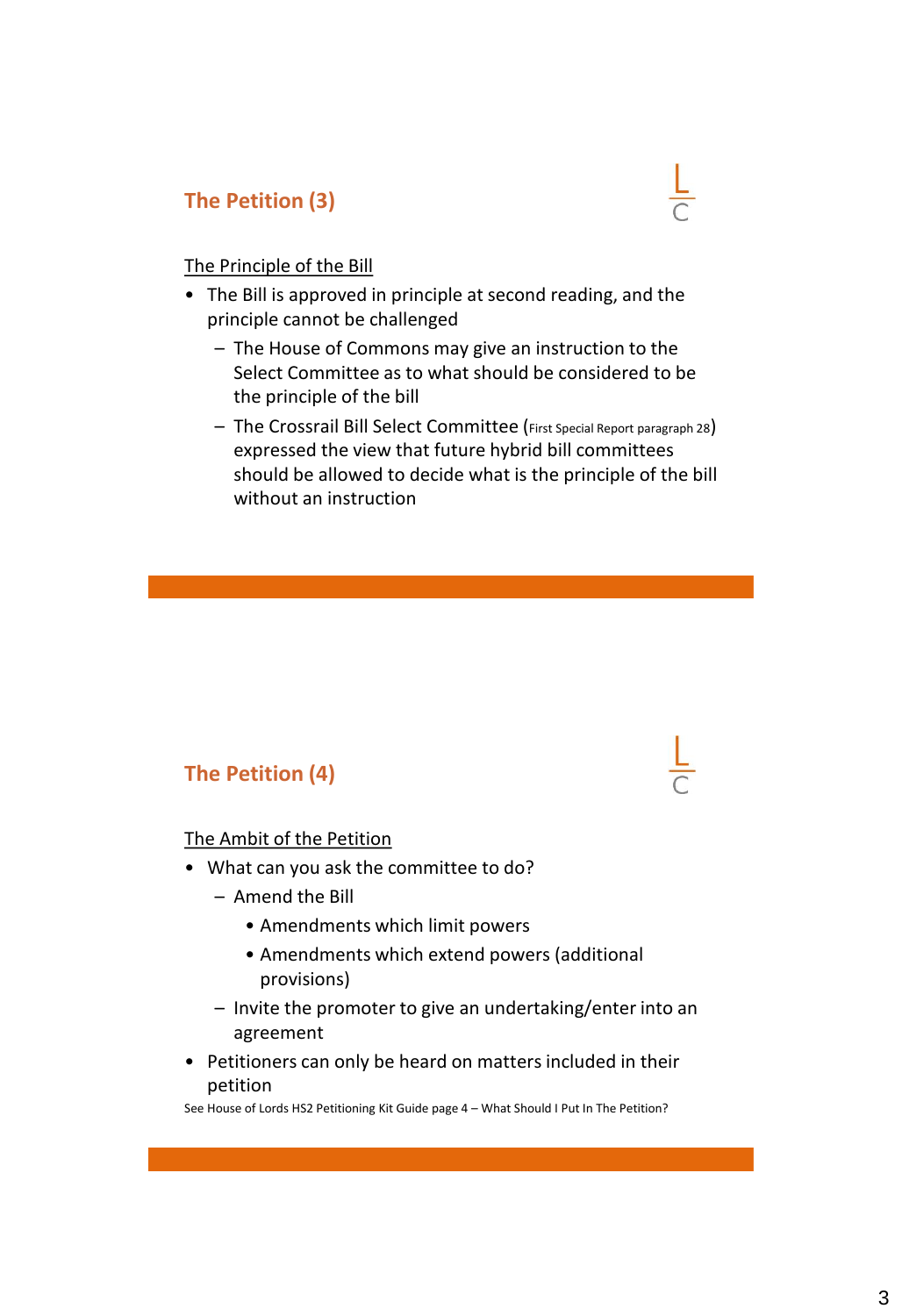#### **The Petition (5)**

Specific objectives •Tunnel •Changes to station design- e.g. Euston •Amend the compensation provisions: e.g. temporary possession



## **The Petition (6)**

- Concerns of general application
- •Noise
- •Vibration
- •Air pollution
- •Dust
- Etc….

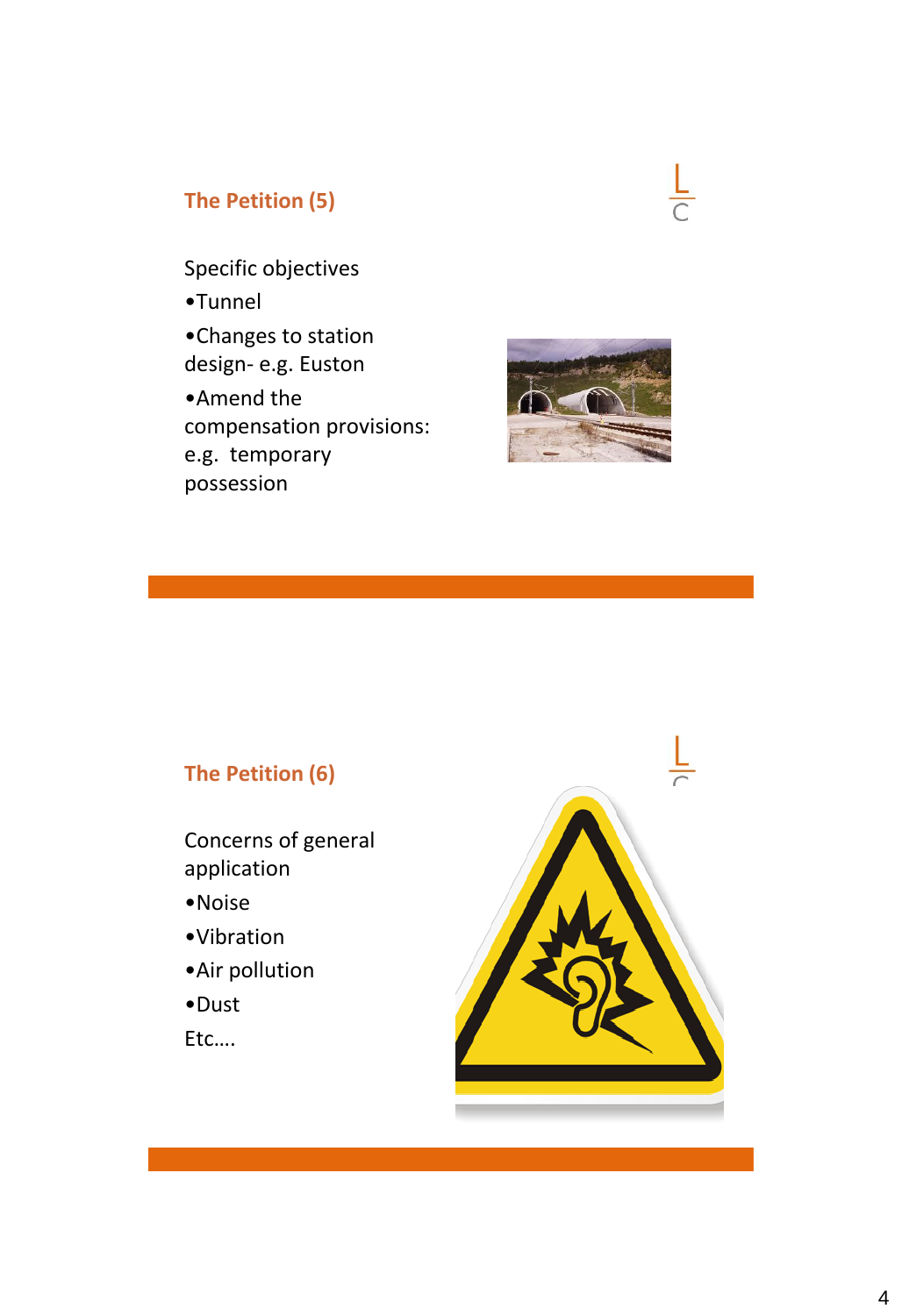#### **Liaising with other Petitioners (1)**

#### Environmental issues

- Noise
	- Construction
	- Operation
- Air quality

Other issues of general application

• Compensation schemes (e.g. non-statutory schemes)

#### **Liaising with other petitioners (2)**

- Lead local authority on certain environmental issues
- Specific issues
	- Liaison between local authorities and local interest groups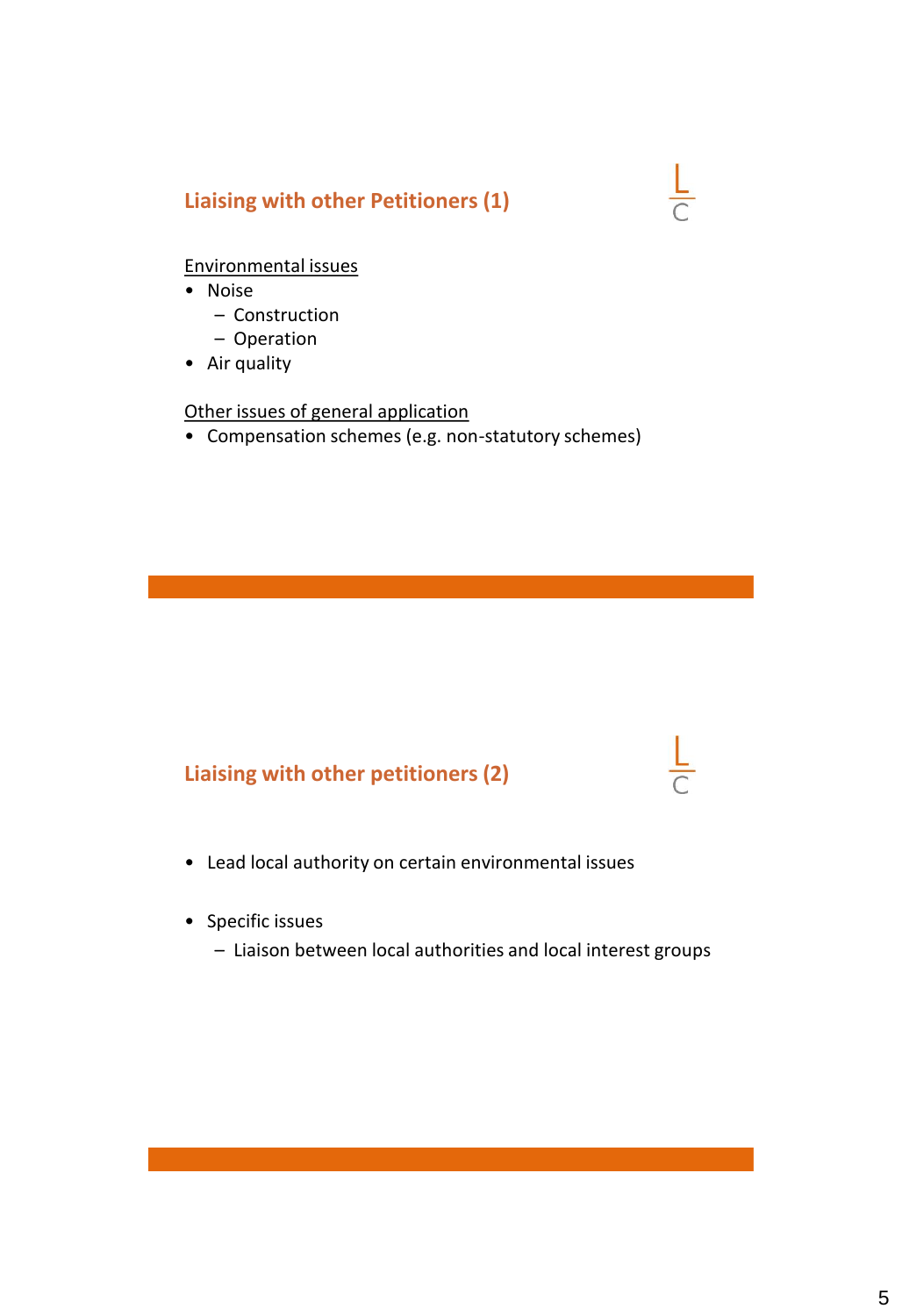## **Preparation (1)**

• Decide on which petitioning points to present to the committee



#### **Preparation (2)**

- Obtain any technical reports
- Disclose technical reports and discuss with the the promoter

e.g. movement of materials by rail



but I'm happy to give you my expert opinion."

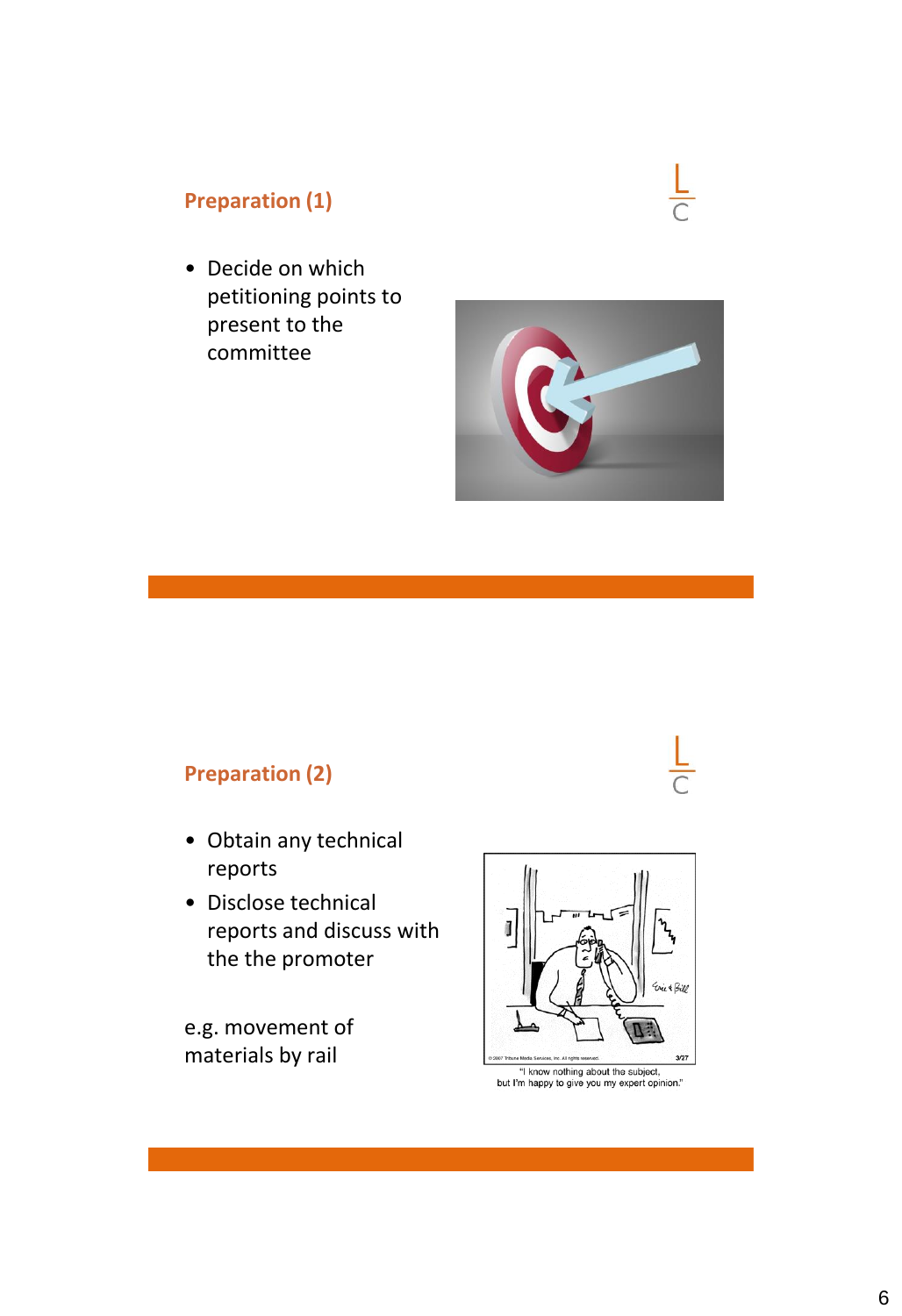# **Preparation (3) Selecting Witnesses**

- Very important that a witness can communicate well with committee
- Experts focus on the issues in dispute, in clear non-technical language
- Council officers sufficient seniority (but with knowledge)
- Politicians
	- MPs
	- Local councillors
- Residents
	- MPs interested in real people with genuine problems

## **Preparation (4) - evidence**

- Be clear on what you are asking the committee to do
- Explain why you are asking them to do it
	- What is the problem
	- How will the action sought overcome the problem
- Show that there is no realistic or practical alternative way of overcoming the problem
- Establish that there is no technical impediment to any change requested (e.g. put forward an alternative which was considered feasible by the promoter)
- Identify the cost of any change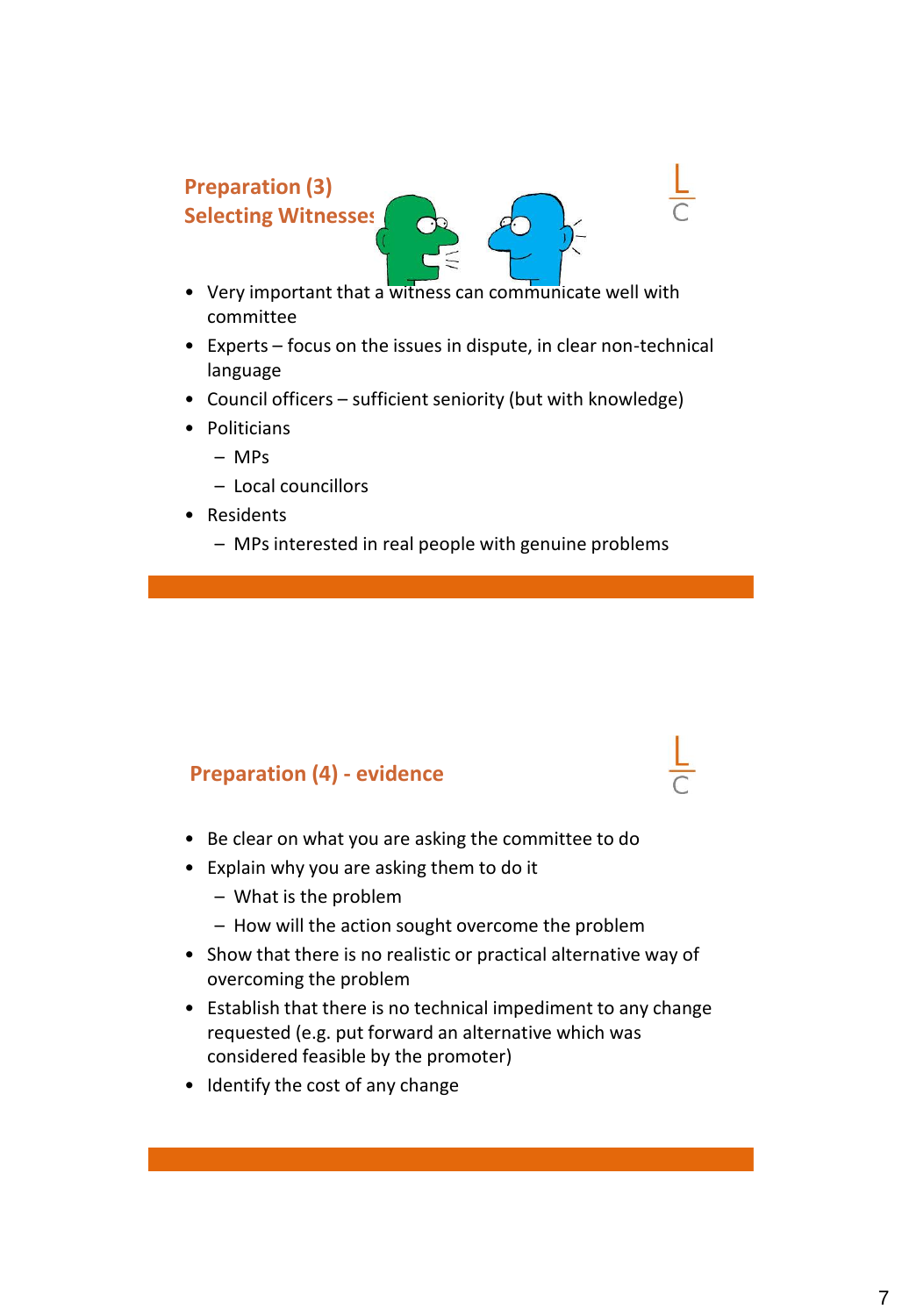#### **Preparation (5) Evidence**

- Proofs of evidence (for internal use only)
- Exhibits
	- Power point slides (to be submitted in advance)
	- Identify the witness
	- Set out what the petitioner is asking the committee to do
	- Identify the problem
	- Identify the solution

#### **Preparation (6) Evidence**

- Page 1 of the exhibits
	- Identify the problem
	- Demonstrate the problem (how the petitioner is unreasonably affected)
		- E.g. road leading to railway bridge too close to existing house
		- Worksite unnecessarily large
		- Compensation provisions will result in unfairness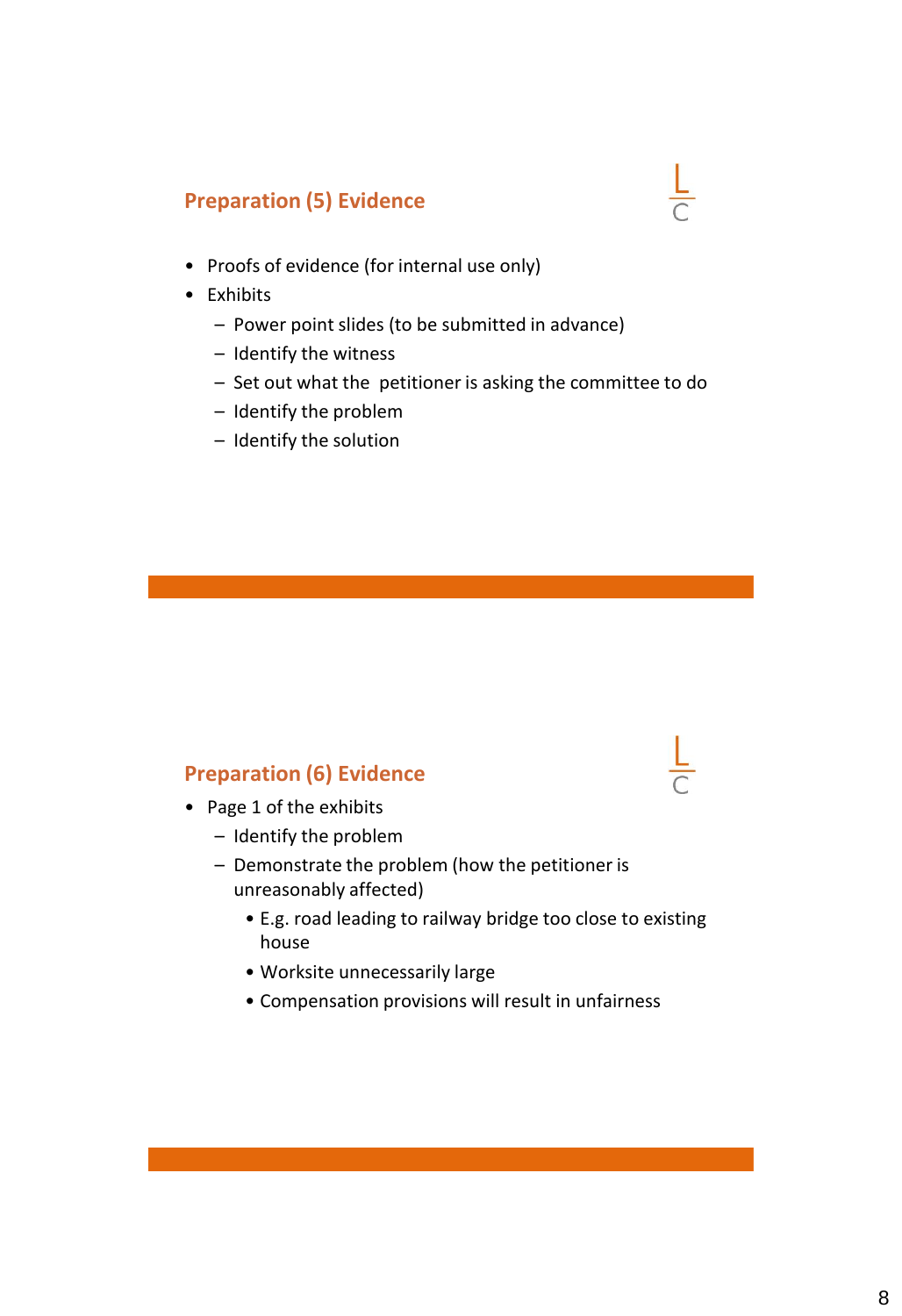#### **Appearance (1)**

Some points can be covered by submission – e.g. compulsory purchase provisions

In most cases Short opening Evidence Response by promoter Closing



#### **Appearance (2)**



- Don't ask/expect the committee to do any pre-reading or reading 'at your leisure'
- Don't cover up: if in doubt, be more open and more frank about your position.
- Don't worry about rules of evidence etc….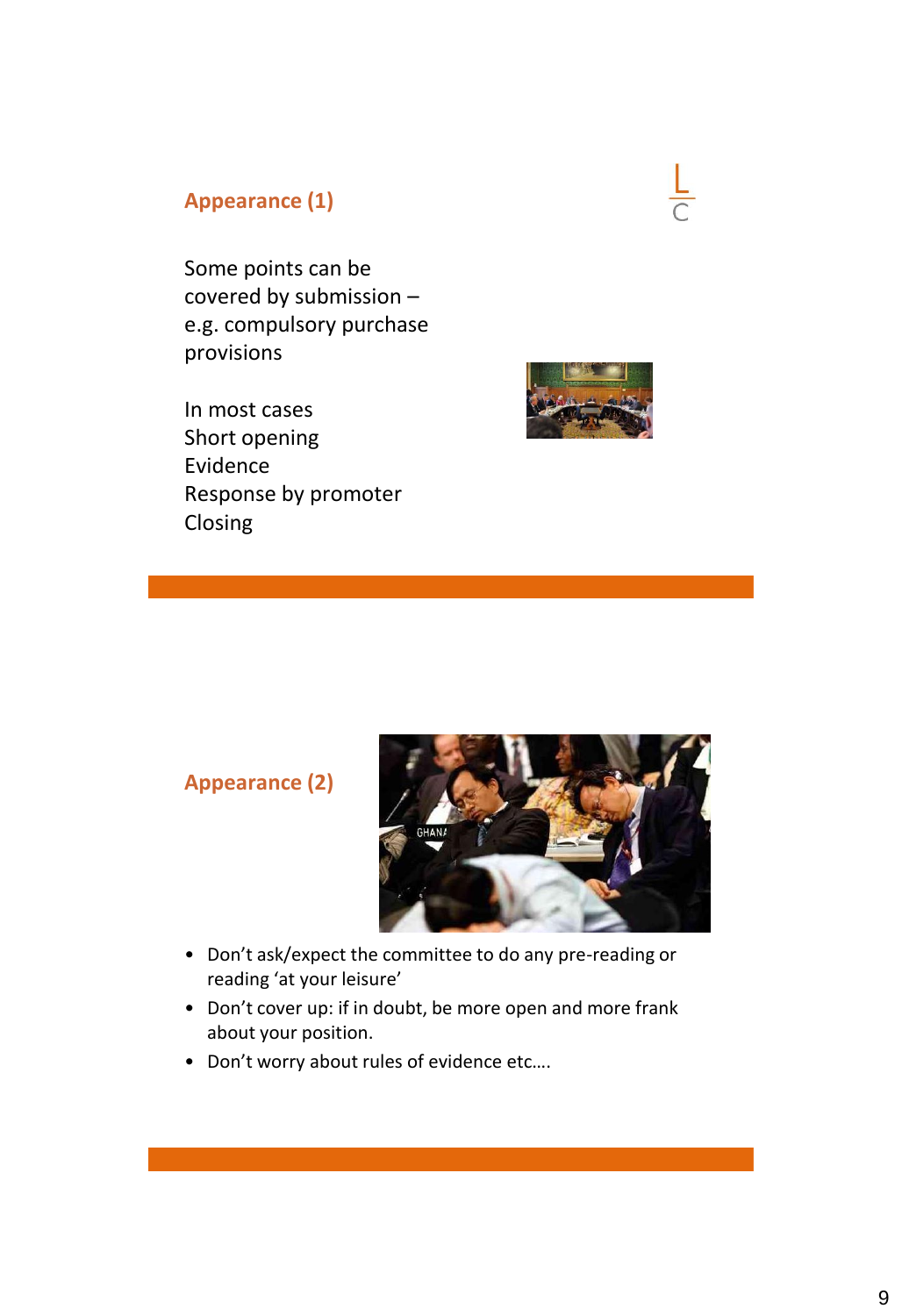#### **Appearance (3)**



- Q and A to witness
- Be prepared for questions from any committee member at any time
- Be flexible/responsive

#### **Appearance (4)**

- 'asks' should be
	- Reasonable
	- Feasible
	- Easy to understand
	- Capable of being granted by the committee
- Presentation should be short and to the point